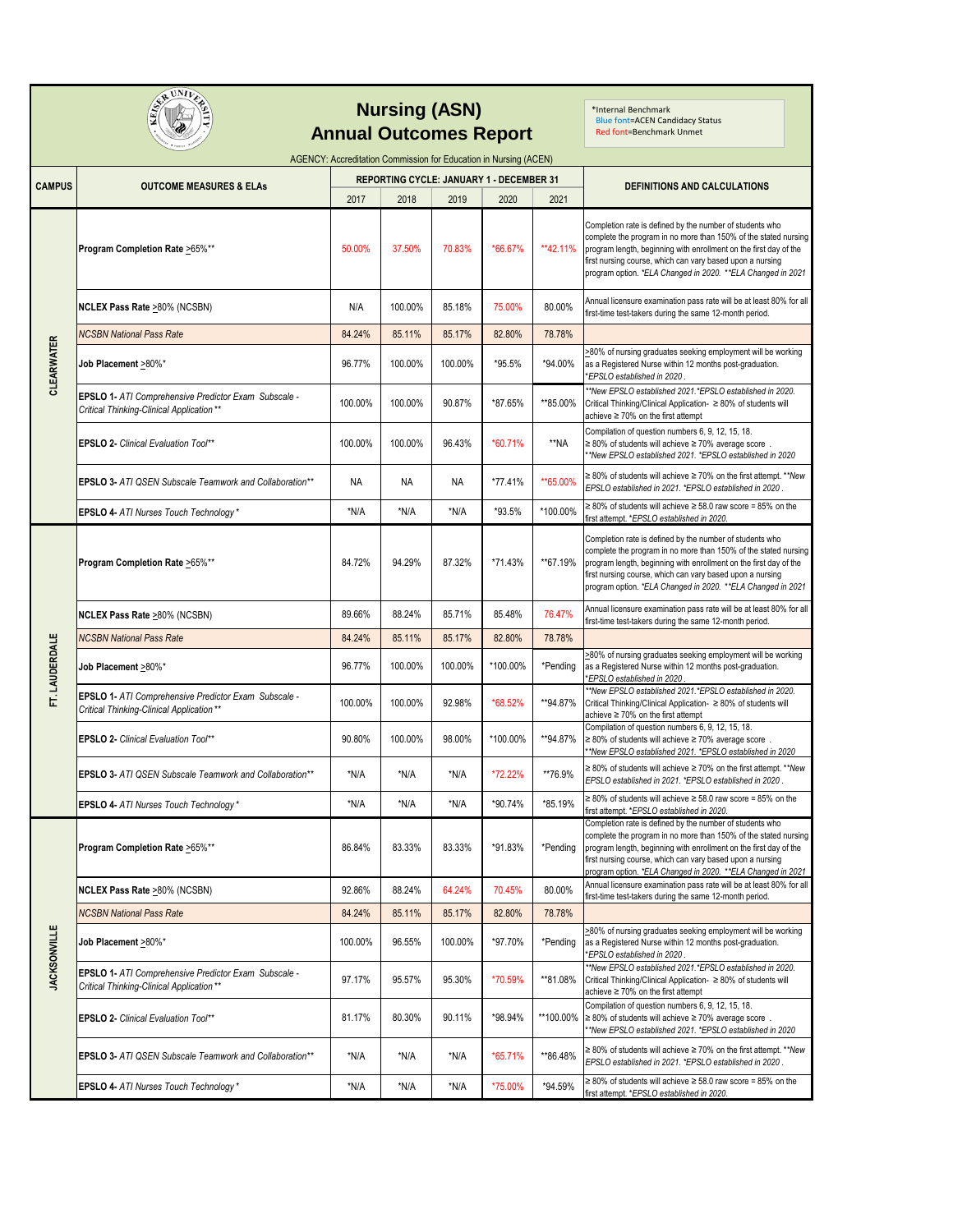|             | Program Completion Rate >65%**                                                                    | 66.00%  | 78.57%  | 80.56%  | *85.51%  | *76.47%   | Completion rate is defined by the number of students who<br>complete the program in no more than 150% of the stated nursing<br>program length, beginning with enrollment on the first day of the<br>first nursing course, which can vary based upon a nursing<br>program option. *ELA Changed in 2020. **ELA Changed in 2021   |
|-------------|---------------------------------------------------------------------------------------------------|---------|---------|---------|----------|-----------|--------------------------------------------------------------------------------------------------------------------------------------------------------------------------------------------------------------------------------------------------------------------------------------------------------------------------------|
|             | NCLEX Pass Rate >80% (NCSBN)                                                                      | 94.83%  | 93.62%  | 100.00% | 98.21%   | 92.16%    | Annual licensure examination pass rate will be at least 80% for all<br>first-time test-takers during the same 12-month period.                                                                                                                                                                                                 |
|             | <b>NCSBN National Pass Rate</b>                                                                   | 84.24%  | 85.11%  | 85.17%  | 82.80%   | 78.78%    |                                                                                                                                                                                                                                                                                                                                |
| LAKELAND    | Job Placement >80%*                                                                               | 100.00% | 92.21%  | 100.00% | *100.00% | *100.00%  | >80% of nursing graduates seeking employment will be working<br>as a Registered Nurse within 12 months post-graduation.<br>*EPSLO established in 2020                                                                                                                                                                          |
|             | EPSLO 1- ATI Comprehensive Predictor Exam Subscale -<br>Critical Thinking-Clinical Application ** | 95.00%  | 97.30%  | 98.00%  | *76.89%  | **88.23%  | **New EPSLO established 2021.*EPSLO established in 2020.<br>Critical Thinking/Clinical Application- ≥ 80% of students will<br>achieve $\geq 70\%$ on the first attempt                                                                                                                                                         |
|             | <b>EPSLO 2- Clinical Evaluation Tool**</b>                                                        | 94.83%  | 87.60%  | 88.00%  | *94.23%  | **90.37%  | Compilation of question numbers 6, 9, 12, 15, 18.<br>$\geq$ 80% of students will achieve $\geq$ 70% average score.<br>*New EPSLO established 2021. *EPSLO established in 2020                                                                                                                                                  |
|             | <b>EPSLO 3- ATI QSEN Subscale Teamwork and Collaboration**</b>                                    | *N/A    | *N/A    | *N/A    | *81.72%  | **92.50%  | $\geq$ 80% of students will achieve $\geq$ 70% on the first attempt. ** New<br>EPSLO established in 2021. *EPSLO established in 2020.                                                                                                                                                                                          |
|             | EPSLO 4- ATI Nurses Touch Technology*                                                             | *N/A    | $*N/A$  | *N/A    | *100.00% | *97.91%   | $\geq$ 80% of students will achieve $\geq$ 58.0 raw score = 85% on the<br>first attempt. *EPSLO established in 2020.                                                                                                                                                                                                           |
|             | Program Completion Rate >65%**                                                                    | 86.11%  | 88.89%  | 75.45%  | *74.07%  | **Pending | Completion rate is defined by the number of students who<br>complete the program in no more than 150% of the stated nursing<br>program length, beginning with enrollment on the first day of the<br>first nursing course, which can vary based upon a nursing<br>program option. *ELA Changed in 2020. **ELA Changed in 2021   |
|             | NCLEX Pass Rate >80% (NCSBN)                                                                      | 88.89%  | 91.18%  | 96.08%  | 85.07%   | 93.22%    | Annual licensure examination pass rate will be at least 80% for all<br>first-time test-takers during the same 12-month period.                                                                                                                                                                                                 |
|             | <b>NCSBN National Pass Rate</b>                                                                   | 84.24%  | 85.11%  | 85.17%  | 82.80%   | 78.78%    |                                                                                                                                                                                                                                                                                                                                |
| MELBOURNE   | Job Placement >80%*                                                                               | 95.00%  | 95.38%  | 100.00% | *100.00% | *95.91%   | >80% of nursing graduates seeking employment will be working<br>as a Registered Nurse within 12 months post-graduation.<br>*EPSLO established in 2020                                                                                                                                                                          |
|             | EPSLO 1- ATI Comprehensive Predictor Exam Subscale -<br>Critical Thinking-Clinical Application ** | 90.65%  | 96.13%  | 97.08%  | *73.10%  | **96.96%  | *New EPSLO established 2021.*EPSLO established in 2020.<br>Critical Thinking/Clinical Application- ≥ 80% of students will<br>achieve ≥ 70% on the first attempt                                                                                                                                                                |
|             | <b>EPSLO 2- Clinical Evaluation Tool**</b>                                                        | 100.00% | 100.00% | 100.00% | *82.00%  | **64.65%  | Compilation of question numbers 6, 9, 12, 15, 18.<br>$\geq$ 80% of students will achieve $\geq$ 70% average score.<br>**New EPSLO established 2021. *EPSLO established in 2020                                                                                                                                                 |
|             | EPSLO 3- ATI QSEN Subscale Teamwork and Collaboration**                                           | *N/A    | *N/A    | *N/A    | *66.48%  | **58.49%  | ≥ 80% of students will achieve ≥ 70% on the first attempt. ** New<br>EPSLO established in 2021. *EPSLO established in 2020.                                                                                                                                                                                                    |
|             | EPSLO 4- ATI Nurses Touch Technology*                                                             | *N/A    | $*N/A$  | *N/A    | 95.64%   | 98.00%    | $\geq$ 80% of students will achieve $\geq$ 58.0 raw score = 85% on the<br>first attempt. *EPSLO established in 2020.                                                                                                                                                                                                           |
|             | Program Completion Rate >65%**                                                                    | 60.97%  | 73.10%  | 78.37%  | *73.00%  | **78.00%  | Completion rate is defined by the number of students who<br>complete the program in no more than 150% of the stated nursing<br>program length, beginning with enrollment on the first day of the<br>first nursing course, which can vary based upon a nursing<br>program option. *ELA Changed in 2020. **ELA Changed in 2021   |
|             | NCLEX Pass Rate >80% (NCSBN)                                                                      | 91.67%  | 92.86%  | 92.86%  | 88.24%   | 80.65%    | Annual licensure examination pass rate will be at least 80% for all<br>first-time test-takers during the same 12-month period.                                                                                                                                                                                                 |
|             | <b>NCSBN National Pass Rate</b>                                                                   | 84.24%  | 85.11%  | 85.17%  | 82.80%   | 78.78%    |                                                                                                                                                                                                                                                                                                                                |
| MIAMI       | Job Placement >80%*                                                                               | 100.00% | 100.00% | 100.00% | *100.00% | *100.00%  | >80% of nursing graduates seeking employment will be working<br>as a Registered Nurse within 12 months post-graduation.<br>EPSLO established in 2020*                                                                                                                                                                          |
|             | EPSLO 1- ATI Comprehensive Predictor Exam Subscale -<br>Critical Thinking-Clinical Application ** | 100.00% | 100.00% | 100.00% | *78.10%  | **86.66%  | *New EPSLO established 2021.*EPSLO established in 2020.<br>Critical Thinking/Clinical Application- ≥ 80% of students will<br>achieve $\geq 70\%$ on the first attempt                                                                                                                                                          |
|             | <b>EPSLO 2- Clinical Evaluation Tool**</b>                                                        | 83.30%  | 94.95%  | 77.00%  | *86.51%  | **93.30%  | Compilation of question numbers 6, 9, 12, 15, 18.<br>$\geq$ 80% of students will achieve $\geq$ 70% average score.<br>*New EPSLO established 2021. *EPSLO established in 2020                                                                                                                                                  |
|             | EPSLO 3- ATI QSEN Subscale Teamwork and Collaboration**                                           | *N/A    | *N/A    | *N/A    | *76.20%  | **86.66%  | $\geq$ 80% of students will achieve $\geq$ 70% on the first attempt. ** New<br>EPSLO established in 2021. *EPSLO established in 2020.                                                                                                                                                                                          |
|             | <b>EPSLO 4- ATI Nurses Touch Technology*</b>                                                      | *N/A    | *N/A    | *N/A    | *N/A     | *96.66%   | ≥ 80% of students will achieve ≥ 58.0 raw score = 85% on the<br>first attempt. *EPSLO established in 2020.                                                                                                                                                                                                                     |
|             | Program Completion Rate >65%**                                                                    | 70.40%  | 87.14%  | 76.47%  | *88.89%  | **70.66%  | Completion rate is defined by the number of students who<br>complete the program in no more than 150% of the stated nursing<br>program length, beginning with enrollment on the first day of the<br>first nursing course, which can vary based upon a nursing<br>program option. * ELA Changed in 2020. ** ELA Changed in 2021 |
|             | NCLEX Pass Rate >80% (NCSBN)                                                                      | 93.44%  | 92.59%  | 94.55%  | 85.37%   | 83.78%    | Annual licensure examination pass rate will be at least 80% for all<br>first-time test-takers during the same 12-month period.                                                                                                                                                                                                 |
|             | <b>NCSBN National Pass Rate</b>                                                                   | 84.24%  | 85.11%  | 85.17%  | 82.80%   | 78.78%    |                                                                                                                                                                                                                                                                                                                                |
| <b>ANDO</b> | Job Placement >80%*                                                                               | 87.87%  | 90.00%  | 90.00%  | *90.24%  | *91.66%   | >80% of nursing graduates seeking employment will be working<br>as a Registered Nurse within 12 months post-graduation.<br>*EPSLO established in 2020.                                                                                                                                                                         |
|             |                                                                                                   |         |         |         |          |           |                                                                                                                                                                                                                                                                                                                                |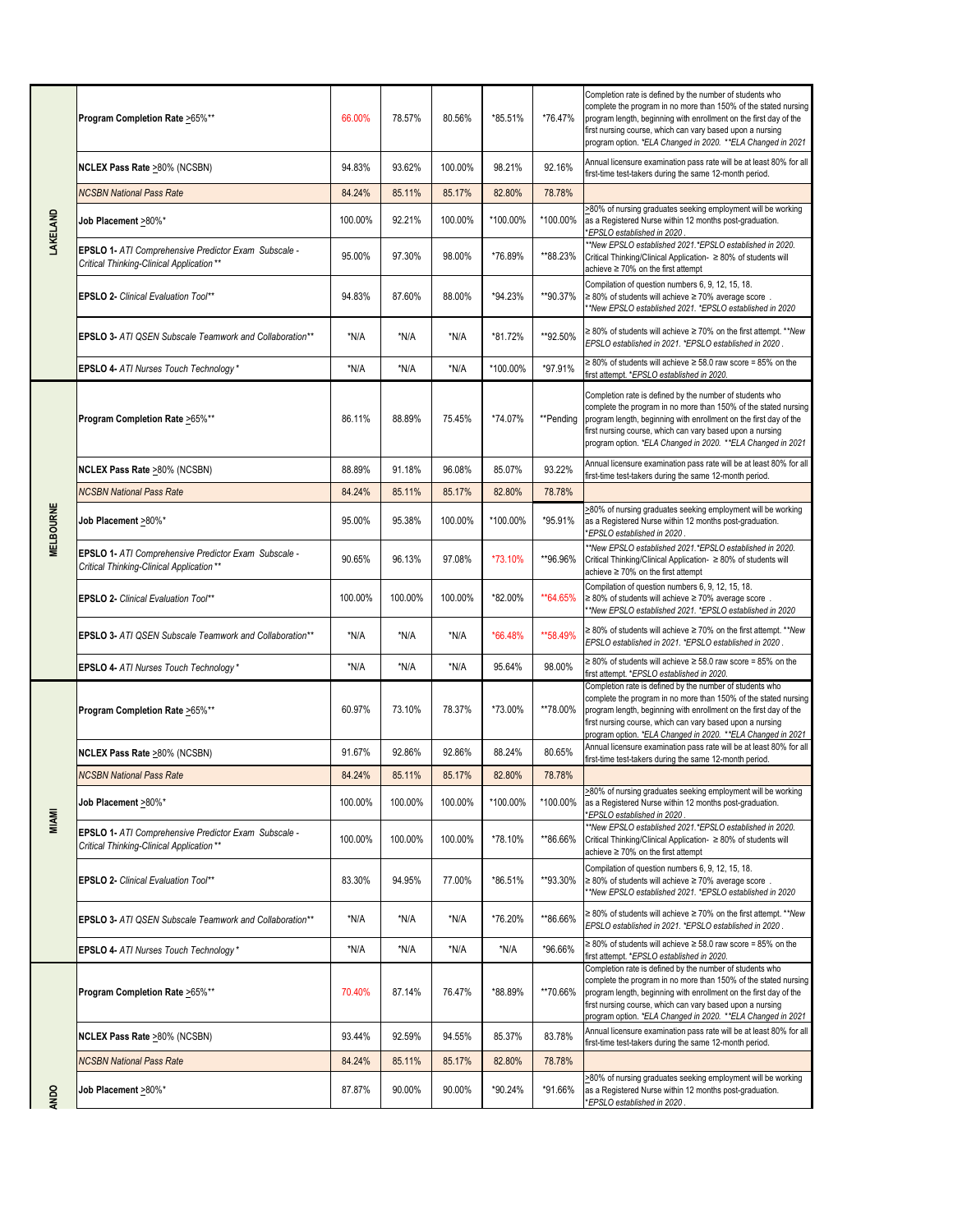| <b>DRL</b> | <b>EPSLO 1- ATI Comprehensive Predictor Exam Subscale -</b><br>Critical Thinking-Clinical Application** | 96.66% | 97.17% | 84.61%  | *66.00%  | **92.20% | **New EPSLO established 2021 *EPSLO established in 2020.<br>Critical Thinking/Clinical Application- ≥ 80% of students will<br>achieve $\geq 70\%$ on the first attempt                     |
|------------|---------------------------------------------------------------------------------------------------------|--------|--------|---------|----------|----------|--------------------------------------------------------------------------------------------------------------------------------------------------------------------------------------------|
|            | <b>IEPSLO 2- Clinical Evaluation Tool**</b>                                                             | 96.00% | 94.40% | 100.00% | *100.00% |          | Compilation of question numbers 6, 9, 12, 15, 18.<br>**100.00% $\geq 80\%$ of students will achieve $\geq 70\%$ average score.<br>**New EPSLO established 2021, *EPSLO established in 2020 |
|            | <b>IEPSLO 3- ATI OSEN Subscale Teamwork and Collaboration**</b>                                         | *N/A   | *N/A   | *N/A    | *78.86%  | **73.58% | $\geq$ 80% of students will achieve $\geq$ 70% on the first attempt. ** New<br>EPSLO established in 2021. *EPSLO established in 2020.                                                      |
|            | <b>EPSLO 4- ATI Nurses Touch Technology*</b>                                                            | *N/A   | *N/A   | *N/A    | *100.00% | *100.00% | $\geq 80\%$ of students will achieve $\geq 58.0$ raw score = 85% on the<br>first attempt. *EPSLO established in 2020.                                                                      |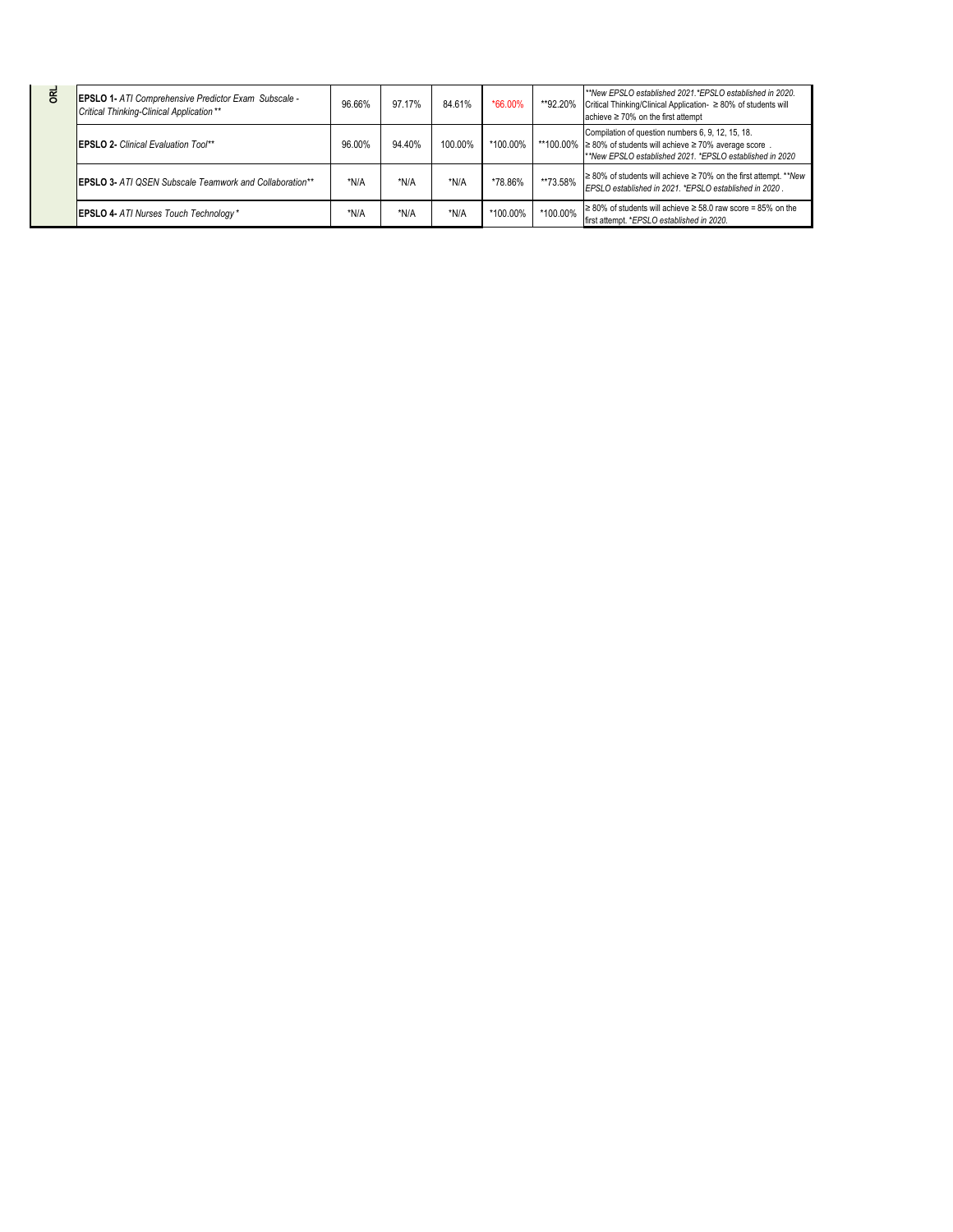|                    | Program Completion Rate >65%**                                                                    | 87.50%  | 81.60%  | 87.32%  | *78.57%  | **80.00%  | Completion rate is defined by the number of students who<br>complete the program in no more than 150% of the stated nursing<br>program length, beginning with enrollment on the first day of the<br>first nursing course, which can vary based upon a nursing<br>program option. *ELA Changed in 2020. **ELA Changed in 2021 |
|--------------------|---------------------------------------------------------------------------------------------------|---------|---------|---------|----------|-----------|------------------------------------------------------------------------------------------------------------------------------------------------------------------------------------------------------------------------------------------------------------------------------------------------------------------------------|
|                    | NCLEX Pass Rate >80% (NCSBN)                                                                      | 91.84%  | 89.83%  | 90.57%  | 100.00%  | 92.00%    | Annual licensure examination pass rate will be at least 80% for all<br>first-time test-takers during the same 12-month period.                                                                                                                                                                                               |
|                    | <b>NCSBN National Pass Rate</b>                                                                   | 84.24%  | 85.11%  | 85.17%  | 82.80%   | 78.78%    |                                                                                                                                                                                                                                                                                                                              |
| PORT ST. LUCIE     | Job Placement >80%*                                                                               | 94.00%  | 96.00%  | 100.00% | *100.00% | *100.00%  | >80% of nursing graduates seeking employment will be working<br>as a Registered Nurse within 12 months post-graduation.<br>*EPSLO established in 2020.                                                                                                                                                                       |
|                    | EPSLO 1- ATI Comprehensive Predictor Exam Subscale -<br>Critical Thinking-Clinical Application ** | 79.00%  | 98.00%  | 98.00%  | *77.97%  | **85.00%  | **New EPSLO established 2021.*EPSLO established in 2020.<br>Critical Thinking/Clinical Application- ≥ 80% of students will<br>achieve $\geq 70\%$ on the first attempt                                                                                                                                                       |
|                    | <b>EPSLO 2- Clinical Evaluation Tool**</b>                                                        | 84.00%  | 100.00% | 100.00% | *100.00% | **100.00% | Compilation of question numbers 6, 9, 12, 15, 18.<br>$\geq$ 80% of students will achieve $\geq$ 70% average score.<br>**New EPSLO established 2021. *EPSLO established in 2020                                                                                                                                               |
|                    | <b>EPSLO 3- ATI QSEN Subscale Teamwork and Collaboration**</b>                                    | *N/A    | *N/A    | *N/A    | *72.30%  | **76.30%  | ≥ 80% of students will achieve ≥ 70% on the first attempt. ** New<br>EPSLO established in 2021. *EPSLO established in 2020.                                                                                                                                                                                                  |
|                    | EPSLO 4- ATI Nurses Touch Technology*                                                             | *N/A    | *N/A    | *N/A    | *89.80%  | *90.00%   | $\geq$ 80% of students will achieve $\geq$ 58.0 raw score = 85% on the<br>first attempt. *EPSLO established in 2020.                                                                                                                                                                                                         |
|                    | Program Completion Rate >65%**                                                                    | 84.65%  | 86.95%  | 74.41%  | *70.20%  | **80.00%  | Completion rate is defined by the number of students who<br>complete the program in no more than 150% of the stated nursing<br>program length, beginning with enrollment on the first day of the<br>first nursing course, which can vary based upon a nursing<br>program option. *ELA Changed in 2020. **ELA Changed in 2021 |
|                    | <b>NCLEX Pass Rate &gt;80% (NCSBN)</b>                                                            | 87.10%  | 86.49%  | 73.68%  | 93.75%   | 71.11%    | Annual licensure examination pass rate will be at least 80% for all<br>first-time test-takers during the same 12-month period.                                                                                                                                                                                               |
|                    | <b>NCSBN National Pass Rate</b>                                                                   | 84.24%  | 85.11%  | 85.17%  | 82.80%   | 78.78%    | <u>zou /a or nursing graduates seeking employment will be working.</u>                                                                                                                                                                                                                                                       |
|                    | Job Placement >80%*                                                                               | 100.00% | 85.71%  | 96.30%  | *90.00%  | **93.80%  | as a Registered Nurse within 12 months post-graduation.                                                                                                                                                                                                                                                                      |
| <b>SARASOTA</b>    | EPSLO 1- ATI Comprehensive Predictor Exam Subscale -<br>Critical Thinking-Clinical Application ** | 96.50%  | 90.00%  | 99.00%  | *53.00%  | **65.85%  | **New EPSLO established 2021.*EPSLO established in 2020.<br>Critical Thinking/Clinical Application- ≥ 80% of students will<br>achieve ≥ 70% on the first attempt                                                                                                                                                             |
|                    | <b>EPSLO 2- Clinical Evaluation Tool**</b>                                                        | 100.00% | 100.00% | 95.60%  | *100.00% | **100.00% | Compilation of question numbers 6, 9, 12, 15, 18.<br>$\geq$ 80% of students will achieve $\geq$ 70% average score.<br>*New EPSLO established 2021. *EPSLO established in 2020                                                                                                                                                |
|                    | EPSLO 3- ATI QSEN Subscale Teamwork and Collaboration**                                           | *N/A    | *N/A    | *N/A    | *81.20%  | **73.17%  | ≥ 80% of students will achieve ≥ 70% on the first attempt. ** New<br>EPSLO established in 2021. *EPSLO established in 2020.                                                                                                                                                                                                  |
|                    | EPSLO 4- ATI Nurses Touch Technology*                                                             | *N/A    | *N/A    | *N/A    | *N/A     | *81.39%   | $\geq$ 80% of students will achieve $\geq$ 58.0 raw score = 85% on the<br>first attempt. *EPSLO established in 2020.                                                                                                                                                                                                         |
|                    | Program Completion Rate >65%**                                                                    | 68.75%  | 70.73%  | 78.87%  | *79.48%  | **Pending | Completion rate is defined by the number of students who<br>complete the program in no more than 150% of the stated nursing<br>program length, beginning with enrollment on the first day of the<br>first nursing course, which can vary based upon a nursing<br>program option. *ELA Changed in 2020. **ELA Changed in 2021 |
|                    | NCLEX Pass Rate >80% (NCSBN)                                                                      | 94.74%  | 96.30%  | 100.00% | 90.63%   | 82.35%    | Annual licensure examination pass rate will be at least 80% for all<br>first-time test-takers during the same 12-month period.                                                                                                                                                                                               |
|                    | <b>NCSBN National Pass Rate</b>                                                                   | 84.24%  | 85.11%  | 85.17%  | 82.80%   | 78.78%    |                                                                                                                                                                                                                                                                                                                              |
| <b>TALLAHASSEE</b> | Job Placement >80%*                                                                               | 100.00% | 96.87%  | 100.00% | *100.00% | *100.00%  | >80% of nursing graduates seeking employment will be working<br>as a Registered Nurse within 12 months post-graduation.<br>*EPSLO established in 2020.                                                                                                                                                                       |
|                    | EPSLO 1- ATI Comprehensive Predictor Exam Subscale -<br>Critical Thinking-Clinical Application ** | 97.00%  | 97.56%  | 98.17%  | *81.81%  | **93.33%  | **New EPSLO established 2021.*EPSLO established in 2020.<br>Critical Thinking/Clinical Application- ≥ 80% of students will<br>achieve ≥ 70% on the first attempt                                                                                                                                                             |
|                    | <b>EPSLO 2- Clinical Evaluation Tool**</b>                                                        | 99.00%  | 86.87%  | 94.87%  | *84.84%  | **100.00% | Compilation of question numbers 6, 9, 12, 15, 18.<br>$\geq$ 80% of students will achieve $\geq$ 70% average score.<br>*New EPSLO established 2021. *EPSLO established in 2020                                                                                                                                                |
|                    | <b>EPSLO 3- ATI QSEN Subscale Teamwork and Collaboration**</b>                                    | *N/A    | *N/A    | *N/A    | *81.81%  | **86.66%  | ≥ 80% of students will achieve ≥ 70% on the first attempt. ** New<br>EPSLO established in 2021. *EPSLO established in 2020.                                                                                                                                                                                                  |
|                    | <b>EPSLO 4- ATI Nurses Touch Technology*</b>                                                      | *N/A    | *N/A    | *N/A    | *87.87%  | *93.1%    | $\geq$ 80% of students will achieve $\geq$ 58.0 raw score = 85% on the<br>first attempt. *EPSLO established in 2020.                                                                                                                                                                                                         |
|                    | Program Completion Rate >65%**                                                                    | 81.76%  | 84.48%  | 88.48%  | *88.33%  | **43.9%   | Completion rate is defined by the number of students who<br>complete the program in no more than 150% of the stated nursing<br>program length, beginning with enrollment on the first day of the<br>first nursing course, which can vary based upon a nursing<br>program option. *ELA Changed in 2020. **ELA Changed in 2021 |
|                    | NCLEX Pass Rate >80% (NCSBN)                                                                      | 94.12%  | 75.56%  | 80.00%  | 88.33%   | 92.11%    | Annual licensure examination pass rate will be at least 80% for all<br>first-time test-takers during the same 12-month period.                                                                                                                                                                                               |
|                    | <b>NCSBN National Pass Rate</b>                                                                   | 84.24%  | 85.11%  | 85.17%  | 82.80%   | 78.78%    |                                                                                                                                                                                                                                                                                                                              |
| TAMPA              | Job Placement >80%*                                                                               | 90.25%  | 85.23%  | 100.00% | *100.00% | *100.00%  | >80% of nursing graduates seeking employment will be working<br>as a Registered Nurse within 12 months post-graduation.<br>*EPSLO established in 2020.                                                                                                                                                                       |
|                    | EPSLO 1- ATI Comprehensive Predictor Exam Subscale -<br>Critical Thinking-Clinical Application ** | 97.05%  | 85.97%  | 92.66%  | *42.54%  | 97.22%    | **New EPSLO established 2021.*EPSLO established in 2020.<br>Critical Thinking/Clinical Application- ≥ 80% of students will<br>achieve $\geq 70\%$ on the first attempt                                                                                                                                                       |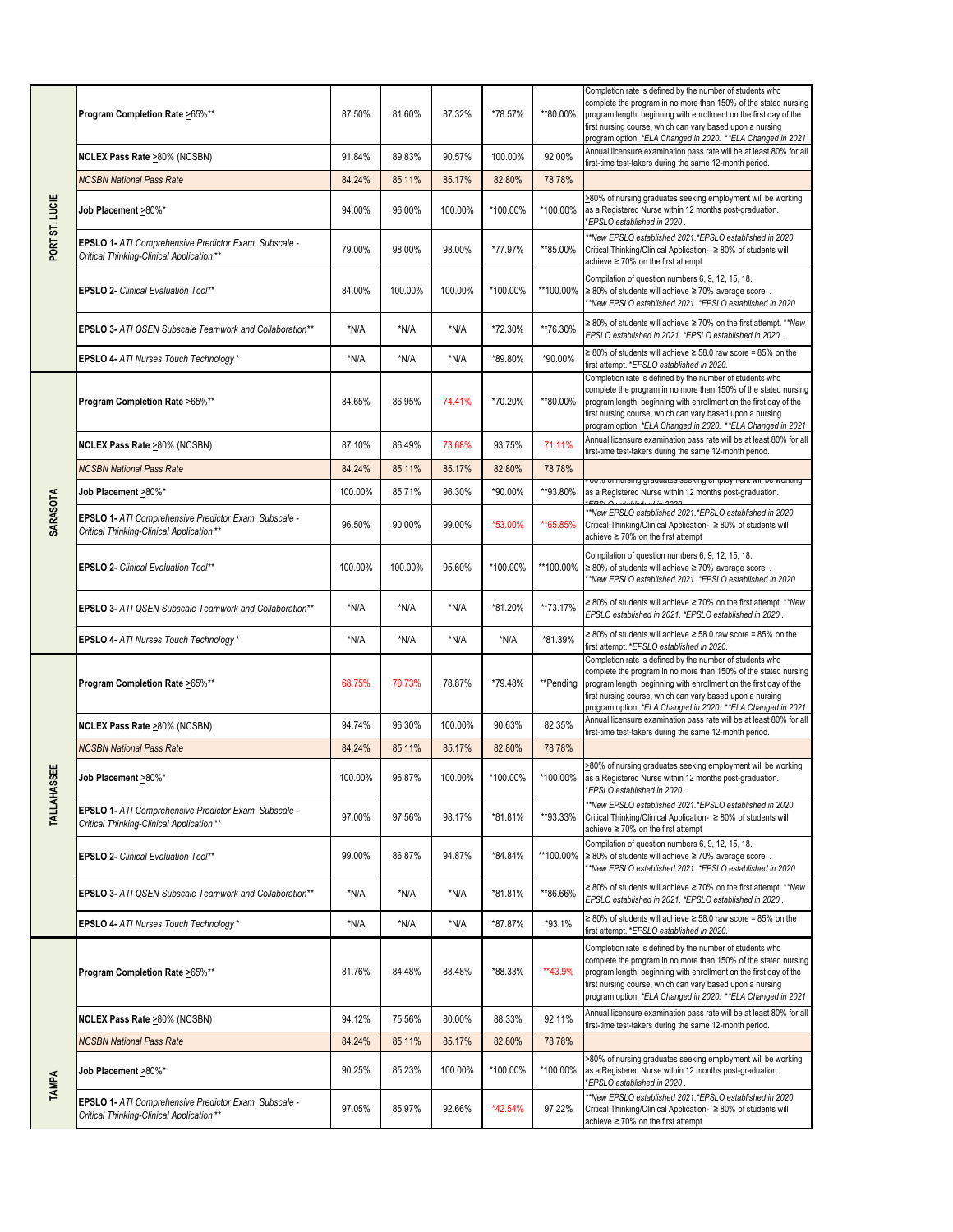|                        | <b>EPSLO 2- Clinical Evaluation Tool**</b>                                                              | 100.00% | 100.00%  | 100.00% | *100.00% | *100.00% | Compilation of question numbers 6, 9, 12, 15, 18.<br>$\geq$ 80% of students will achieve $\geq$ 70% average score.<br>**New EPSLO established 2021, *EPSLO established in 2020                                                                                                                                               |
|------------------------|---------------------------------------------------------------------------------------------------------|---------|----------|---------|----------|----------|------------------------------------------------------------------------------------------------------------------------------------------------------------------------------------------------------------------------------------------------------------------------------------------------------------------------------|
|                        | <b>EPSLO 3- ATI OSEN Subscale Teamwork and Collaboration**</b>                                          | $*N/A$  | *N/A     | *N/A    | *68.51%  | **65.00% | $\geq$ 80% of students will achieve $\geq$ 70% on the first attempt. ** New<br>EPSLO established in 2021. *EPSLO established in 2020.                                                                                                                                                                                        |
|                        | <b>EPSLO 4- ATI Nurses Touch Technology*</b>                                                            | *N/A    | N/A      | *N/A    | *92.85%  | *92.46%  | $\geq$ 80% of students will achieve $\geq$ 58.0 raw score = 85% on the<br>first attempt. *EPSLO established in 2020.                                                                                                                                                                                                         |
| <b>WEST PALM BEACH</b> | Program Completion Rate >65%**                                                                          | 82.09%  | 79.69%   | 91.67%  | *86.40%  | **71.64% | Completion rate is defined by the number of students who<br>complete the program in no more than 150% of the stated nursing<br>program length, beginning with enrollment on the first day of the<br>first nursing course, which can vary based upon a nursing<br>program option. *ELA Changed in 2020. **ELA Changed in 2021 |
|                        | <b>NCLEX Pass Rate &gt;80% (NCSBN)</b>                                                                  | 88.33%  | 79.19%   | 91.67%  | 88.00%   | 76.19%   | Annual licensure examination pass rate will be at least 80% for all<br>first-time test-takers during the same 12-month period.                                                                                                                                                                                               |
|                        | <b>NCSBN National Pass Rate</b>                                                                         | 84.24%  | 85.11%   | 85.17%  | 82.80%   | 78.78%   |                                                                                                                                                                                                                                                                                                                              |
|                        | Job Placement >80%*                                                                                     | 100.00% | 100.00%  | 100.00% | *100.00% | *100.00% | >80% of nursing graduates seeking employment will be working<br>as a Registered Nurse within 12 months post-graduation.<br>*EPSLO established in 2020                                                                                                                                                                        |
|                        | <b>EPSLO 1- ATI Comprehensive Predictor Exam Subscale -</b><br>Critical Thinking-Clinical Application** | 100.00% | 97.92%   | 98.46%  | *79.13%  | **78.07% | **New EPSLO established 2021.*EPSLO established in 2020.<br>Critical Thinking/Clinical Application- ≥ 80% of students will<br>achieve $\geq 70\%$ on the first attempt                                                                                                                                                       |
|                        | <b>EPSLO 2- Clinical Evaluation Tool**</b>                                                              | 90.00%  | 93.00%   | 91.00%  | *90.91%  | **94.55% | Compilation of question numbers 6, 9, 12, 15, 18.<br>$\geq$ 80% of students will achieve $\geq$ 70% average score.<br>**New EPSLO established 2021, *EPSLO established in 2020                                                                                                                                               |
|                        | <b>EPSLO 3- ATI OSEN Subscale Teamwork and Collaboration**</b>                                          | *N/A    | $^*$ N/A | *N/A    | *77.20%  | **75.09% | ≥ 80% of students will achieve ≥ 70% on the first attempt. ** New<br>EPSLO established in 2021. *EPSLO established in 2020.                                                                                                                                                                                                  |
|                        | <b>EPSLO 4- ATI Nurses Touch Technology*</b>                                                            | *N/A    | $^*$ N/A | *N/A    | *77.78%  | *78.41%  | $\geq$ 80% of students will achieve $\geq$ 58.0 raw score = 85% on the<br>first attempt. *EPSLO established in 2020.                                                                                                                                                                                                         |